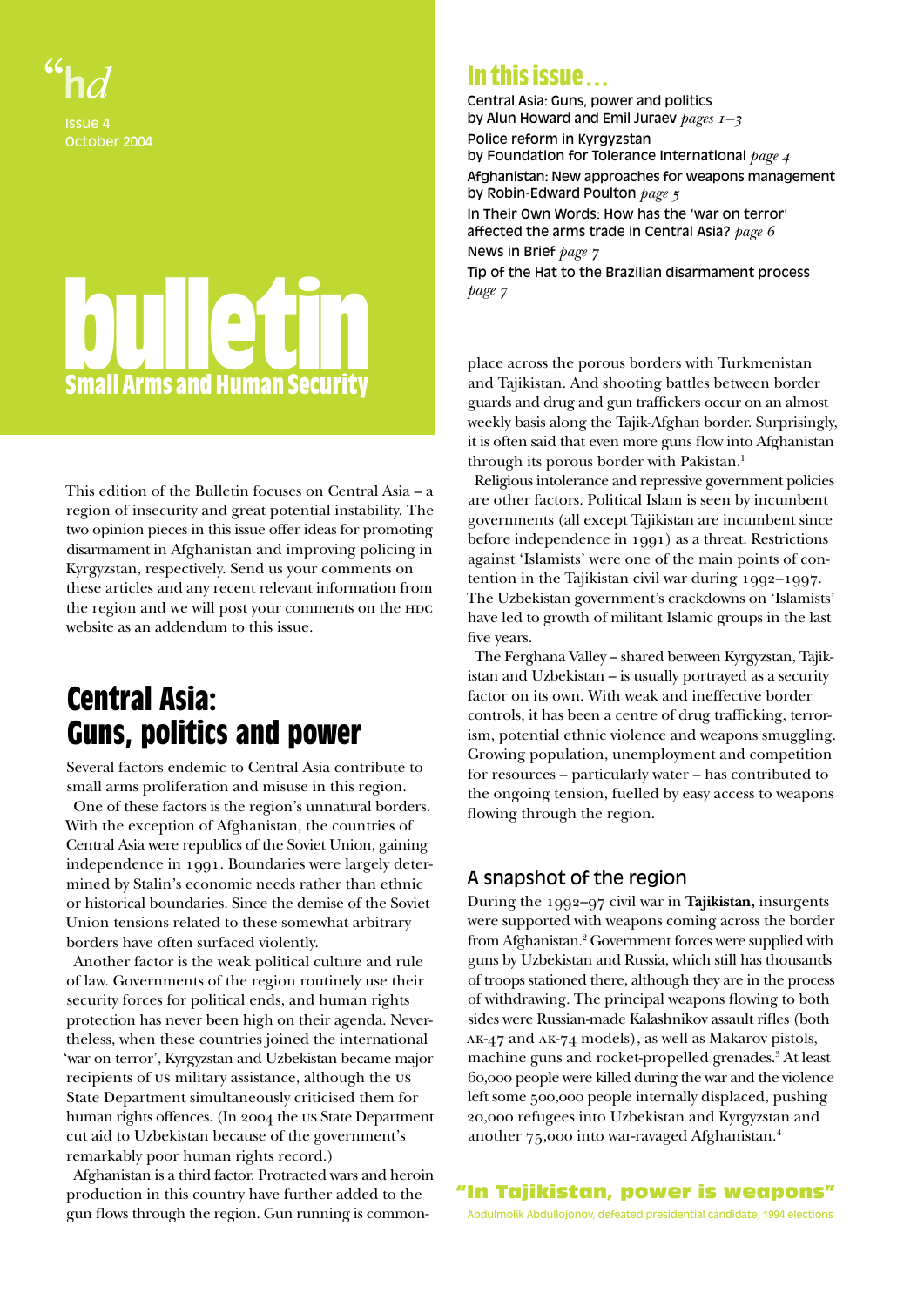In 1996 the Tajik government passed a new weapons law, with implementing legislation following in 2000. The vast majority of gun permits are issued for hunting or sporting guns, and weapons collection programmes, both forceful and voluntary, have reduced the stock of privately owned guns. Licensing procedures, safe storage requirements and restrictions on imports and exports all feature in the new legislation.<sup>5</sup> There are about 10,000 guns registered in the country but it is virtually impossible to estimate the number of illegally held weapons (estimates start at 20,000).6

Drug traffickers are known to carry weapons, both for defence and for sale, and captured drugs have regularly been accompanied by weapons.7 In addition, weapons caches left by militants after the war are regularly discovered by Tajik forces. Currently the Russian military provide financial and technological support to the Tajikistan border guards. When these troops are pulled out in September 2005 it is feared that cross-border drugs and weapons smuggling will increase.

Outside of the major cities Dushanbe and Khujand, and especially in the mountainous regions of Garm and Badakhshon, it is still considered unsafe to travel unescorted. However, statistics of violence and crime involving guns are difficult to obtain and are generally unreliable.

In **Uzbekistan,** government intolerance towards 'Islamists' has succeeded in building support for the Islamic Movement of Uzbekistan (imu), one of the most active armed groups in the region. imu staged two major incursions, in 1999 and 2000, into the southern Batken region of Kyrgyzstan from the mountains of Tajikistan, in attempts to enter Uzbekistan. These involved hostage-taking and major armed clashes between Kyrgyz army and the militants, leading to many dozens of deaths on both sides. In 1999, members of imu arranged a series of bomb explosions at major government sites in Tashkent, allegedly targeting President Karimov. A series of homemade bombs exploded in early summer of 2004 at sites including a bazaar, the American Embassy and governmental targets.

Information on weapons possession and non-political armed crime is difficult to access due to a lack of transparency. In the regions of Namangan, Andijan and Ferghana, regarded as 'hotbeds' of strong Islamic identity, disaffected and oppressed populations have suffered numerous arbitrary and secret arrests and disappearances.

 **Kazakhstan** is the only gun manufacturer in the region, applying pre-1990 standards for marking guns, monitoring sales and registering holders of weapons. The Kazakh government has instituted a Defence Industry Committee, under the Ministry of Industry, which oversees arms production and export. Questions about its competence have arisen concerning end-user certification and regulations on arms brokering.8

The overall legislation on weapons in Kazakhstan is not very different from other regional countries, all of which base their weapons laws on Soviet era laws. They have provisions on civilian and special services possession, classification, licensing and certification, weapons circulation, and storing of stockpiles.

# "Even an unloaded gun fires once a year" Kyrgyzstan proverb

According to the *Almaty Karavan*, one in five Kazakh men own guns. Meanwhile, it has been reported that 80% of crimes in Kazakhstan involve weapons.9 This crime is mainly the work of organised mafia. The relatively money-rich economy in Kazakhstan has led to the growth of fully-armed criminal groups who fight each other for turf, as well as attack businesses.

In neighbouring **Kyrgyzstan,** often regarded as the most liberal of the Central Asian states, there is one licensed gun for every seventy people. Fifty-eight deaths from gun use were recorded in 2000, 10 and it is estimated that there are 15 to 30 non-fatal gun related injuries annually.<sup>11</sup> Armed crime in the country is on the rise. Within the last two years, there were at least five assassinations – mostly of businessmen and a Colonel who had assumed the position of chief of the anti-corruption group within the Internal Affairs Ministry. These murders, mainly carried out in broad daylight in the capital city of Bishkek, have heightened the public sense of insecurity.

Militant Islamic incursions into the country in 1999 and 2000 are said to have left arms caches in the mountains, posing a potential for both casual armed crime and armed political insurgency.

In March 2002, in the region of Aksy, police indiscriminately shot at a group protesting the arrest of an opposition figure.12 Six people were killed and more injured. These murders sent a shockwave through the country, led to the resignation of the prime minister and his cabinet and raised issues about the competence of the police. Police reform and training were initiated following the incident, sponsored, among others, by the Organisation for Security and Cooperation in Europe (osce).

Nakibullah Gul, aged three, was abducted from the outskirts of Kandahar in Afghanistan in early 2004. His 32-day kidnap ordeal lasted until his father, a clothmaker, found the money to pay the \$4,500 ransom. By that time, Nakibullah had lost a finger and a toe. A ransom letter sent with his finger, said: "We have guns and no-one can arrest us, you should pay the money if you want your child."13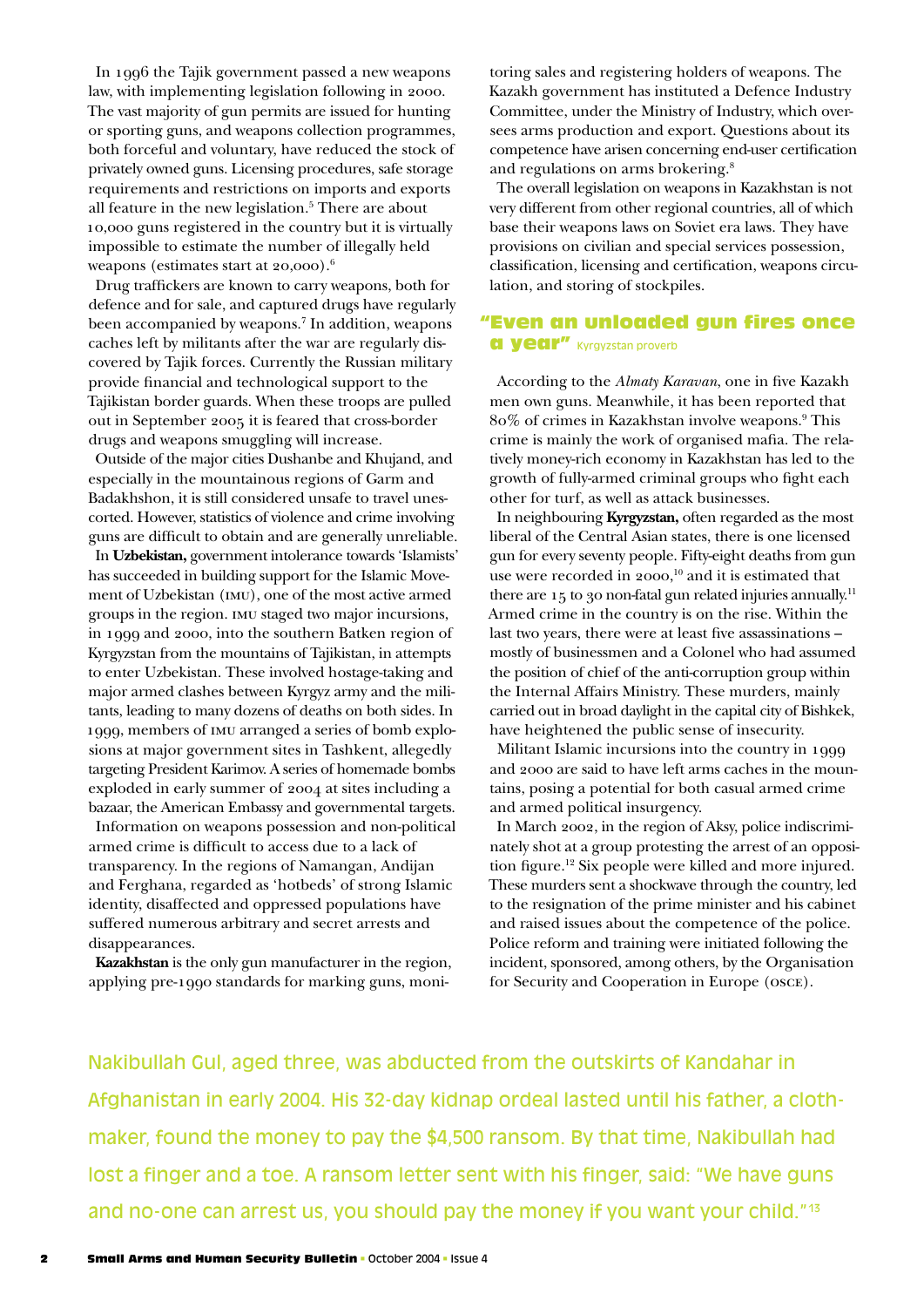In a region where the topic of weapons and security is still seen as taboo for public involvement, Kyrgyzstan has a relatively more developed civil society involvement. Civil society in this country can be expected to mount increasing pressure for government to tackle crime, police incompetence and arms circulation. See the Foundation for Tolerance International's opinion piece in this Bulletin.

Ironically and now often overlooked, in **Afghanistan**  us forces fighting the 'war on terror' are confronted with weapons given to the *mujahadin* 'freedom fighters' by previous us governments. Combined with the copious amounts of weapons left by the Russians when they retreated, it is almost impossible to estimate how many weapons are in the country. The impact of these weapons are felt across the entire region and into South Asia. The harsh and porous borders of Afghanistan remain a critical security challenge. Robin Poulton offers some thoughts on the daunting task of disarmament in a separate opinion piece in this bulletin.

# Beginning to address the problem

Both Kazakhstan and Tajikistan have appointed national focal points as called for in the un Programme of Action. Tajikistan was the only nation to submit a report on implementation of the un Programme in 2003, but no country has reported so far this year.

 The regional organisation most actively working to restrict gun flows is the osce. All countries with the exception of Afghanistan are members of the osce, and each country has signed up to the non-binding osce agreements relating to small arms.

nato also has demonstrated an active interest in the region. The osce and nato are most concerned with stockpile security and arms trafficking across the region. Yet there is little record of surplus weapons destruction. For example, while the Tajikistan government continues to recover weapons left over from the civil war (nearly 26,000 by June 2003), there is no policy of destroying these weapons. The weapons are mainly kept for use by the armed forces of the country, and authorities justify this policy by the country's lack of weapons production, inability to afford necessary new weapons and the wearing out of existing stocks. Only unusable weapons were destroyed on limited occasions in the country, according to officials.14

 None of the states regulate arms brokering, the private and often illegal 'profession' of facilitating arms deals. Viktor Bout, the notorious Tajikistan-born Russian un sanctions-buster, is alleged to operate out of Tajikistan, among his many other ports worldwide, with complete impunity.

 Central Asian states are likely to continue to generate armed opposition and inadvertently support the burgeoning trade in heroin originating from Afghanistan without interlinked strategies to build effective security forces, enhance human rights and promote religious tolerance. The key issues include stockpile management, destruction of surplus arms, stringent border controls, harmonised standards on private ownership of weapons and reform of corrupt, abusive or ineffective police and military forces.

 The small but growing civil society across the region plays an important role in documenting the issues, as well as offering policy options for national and international action. However, this pressure has had little effect and the suppression of dissenting voices has been well documented, particularly in Uzbekistan and Turkmenistan.

# Options for action

With picturesque mountains and lakes and replete with diverse cultures, Central Asian states have considerable tourist potential; demonstrable disarmament would go a long way to tapping into this potential by reassuring tourists. Most significantly, greater sharing of natural resources and ethnic and religious tolerance would reduce the recourse to armed opposition. These factors fuel the demand for weapons and require committed interventions from a variety of actors.

 Donors and regional organisations can play leading roles in encouraging greater transparency, accountability and tolerance. The growing nexus between security sector reform and small arms control is an issue where donors can be particularly active.

 In the lead up to the 2006 Review Conference on the un Programme of Action, Central Asian governments have a window of opportunity to demonstrate their national and regional commitment to controlling the illicit trade in small arms *in all its aspects.*

# *Alun Howard is a consultant on small arms issues and guest writer for HDC. Emil Juraev is a professor at the American University Central Asia in Bishkek.*

#### Notes

<sup>1</sup> Personal correspondence with Sayed Fazlullah Wahidi, director of the Afghan ngos Coordination Bureau, 3 October 2004

2 In conversation with journalists in May 2002, Jurabek Aminov (deputy head of the Tajikistan KGB) said that 10–15 per cent of the insurgent's weapons came from Afghanistan. After the 1997 peace agreement 182 tons of weapons brought into the country by fighters repatriated from Afghanistan were 'lost' without trace. Centre for Humanitarian Dialogue (2003), *The Central Asian Islamic opposition movements*, Humanitarian engagement with armed groups case study Vol 1 No 1, p. 15

3 International Alert (2004), *Small Arms Control in Central Asia*, Eurasia Series No. 4, pp. 17–18, available at www.international-alert.org/pdf/pubsec/ ${\rm \scriptstyle MISAC\_}$ eurasia\_4.pdf

 Bobi Pirsedi (2002), *The Small Arms Problem In Central Asia: Features and implications*, unidir, p. 41

5 Government of Tajikistan (2003), *Report on Implementation of the United Nations Programme of Action on Small Arms and Light Weapons*, available at:

http://disarmament2.un.org/cab/salw-nationalreports.html 6 International Alert (2004), *op. cit.,* p. <sup>18</sup>

<sup>7</sup> *Ibid*

<sup>8</sup> International Alert (2004), *op. cit.,* p. 29 9 Almaty Karavan, *Weapons possession among citizens on the rise*, 25 April 1997;

As reported by Pirsedi (2002), p. 84

10 S. Neil MacFarlane and Stina Torjesen (2004), *Kyrgyzstan: A Small Arms Anomaly In Central Asia?*, Small Arms Survey, p. 20, available at www.smallarmssurvey.org/ ops/op12%20kyrgyzstan.pdf 11 *Ibid*

12 Emil Juraev in the Central Asia – Caucasus Analyst online magazine, *Aksy: A Turning Point, or A Bump on a Downward Slope?* 24 April 2002; available at www.cacianalyst.org/view\_article.php?articleid=28

 $^{\rm 13}$  Jenny Cuffe, BBC Radio 4, Afghan children targeted by criminals, 30 June 2004; available at http://news.bbc.co.uk/2/hi/south\_asia/3851687.stm <sup>14</sup> International Alert (2004), *op. cit.,* p. 20; also, interviews by International Alert with representatives of Ministry of Internal Affairs and Committee on Guarding State Borders, June 2003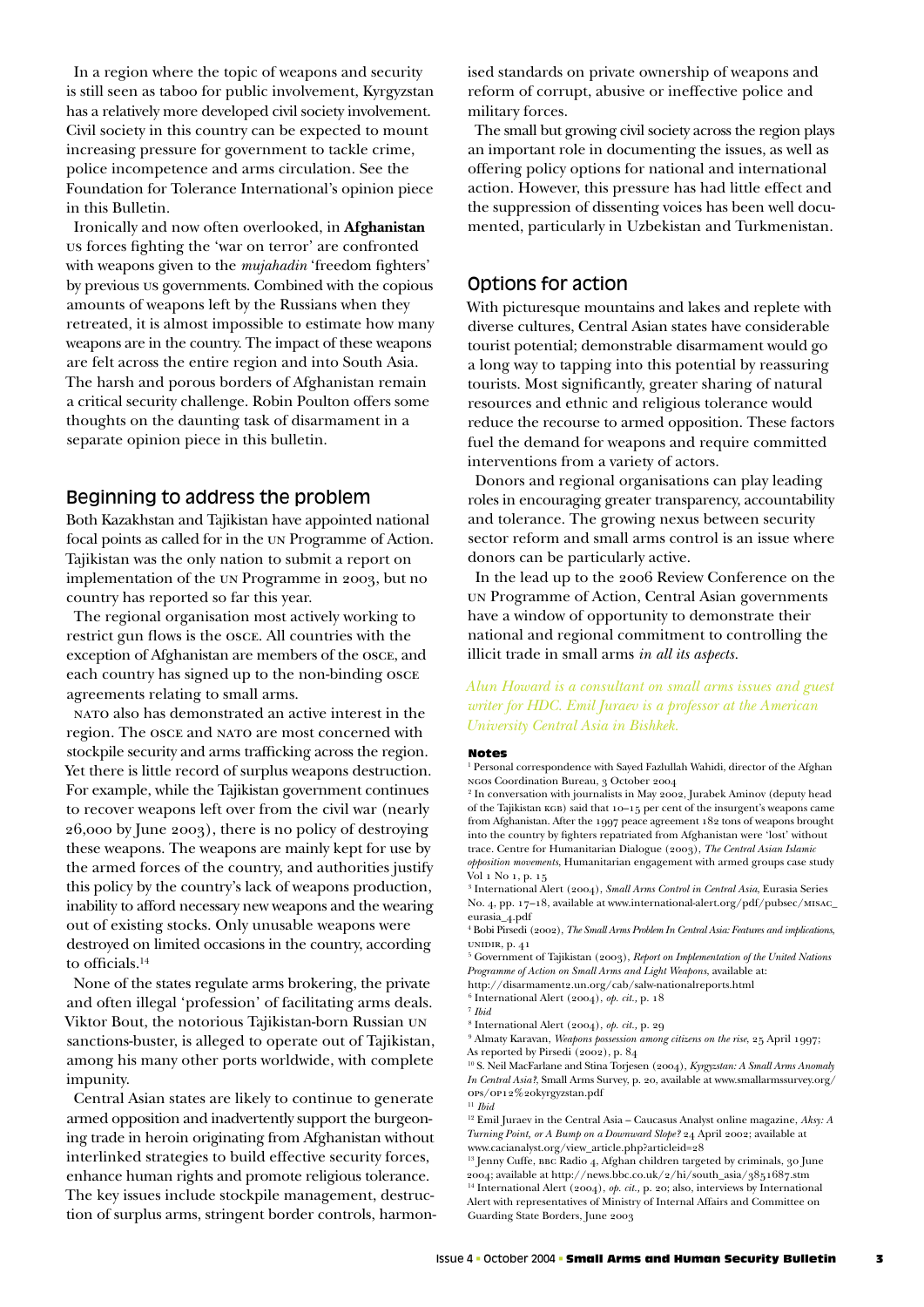# **Police reform in Kyrgyzstan**

Law-enforcement systems aim to provide clear and fair implementation of national laws for all citizens. In most countries, police regard themselves as 'public servants'. Unfortunately, this is not the case in Kyrgyzstan where dissatisfaction with policing has been growing for decades.

 Bribery, abuse of office and corruption are visible throughout the law-enforcement structure from the local policemen to the Minister of Internal Affairs. A policeman who earns about \$10 to \$15 per month has a much better lifestyle than a schoolteacher, for example, due to corruption.

 In late 2003, Foundation for Tolerance International (FTI) held a seminar on conflict transformation with many of the participants from villages in the Aksy district. Asked: "What do you associate with the word 'police'?", people wrote the following words: violence, truncheons, handcuffs, fear, insult, humiliation, bribes, beating, extortion. Only one participant wrote a positive word: law.

 "Before, we used to keep our children off the streets because of the fear of bandits and criminals. Today, we fear the police, because at any time and under any circumstances they can detain, insult, and humiliate our children just to extort bribes from them," explained a resident about why they were prohibiting the police from working in their villages.

 The long-simmering tension between the police and the population escalated dramatically in March 2002, when police opened fire on civilian protesters in Aksy, killing five and wounding twenty-seven. The group of about 300 demonstrators were protesting the illegal arrest of Azimbek Beknazarov, a member of the Kyrgyzstan Parliament and a well-known critic of the President. Beknazarov, who had initiated the process in Parliament of impeaching President Akaev, had been detained under suspicion of committing a crime seven years previously.

 Armed with machine guns, truncheons and shields, the police stopped these peaceful demonstrators and demanded their retreat. When the demonstrators refused and demanded justice from the authorities, the police fired into the crowd. According to one of the victims, Anaral Nazarbekov, when he was shot in the stomach and lying half-dead, policemen opened his palm, put a stone in his hand and tried to photograph him in order to use the photograph as 'evidence' that the demonstrators had provoked the police by throwing stones. Nazarbekov said he "collected his remaining strength and threw the stone away, losing consciousness shortly afterwards."1

 These events incited a wave of peaceful protests around the country. Yet abuses of power did not stop even after the Aksy events. People protesting the Aksy massacre were arrested on 19–20 March 2002, and one of the detainees testified: "The policemen completely undressed us, tied our hands, and beat us with truncheons. When one of us would lose consciousness, they would splash cold water on that person. Later, I found out that cold water helps to prevent the formation of bruises and

**Committee Committee Exception Except** edema." There is evidence that one pregnant woman miscarried a few days after being beaten by the policemen. Moreover, no high-level officials were punished for the deaths of peaceful protesters in Aksy. Instead, some of the high-level officials whom people considered to be directly involved in the tragedy were promoted.

> Under such circumstances, where the public lacks trust in the competence and intentions of the police, and where there is no system of accountability for police misdeeds, the citizenry might feel the need to arm themselves – to defend themselves from the corrupt police and criminals. Weapons proliferation and vigilantism are by-products of a failure to devise a just and competent law-enforcement system.

> The Organisation for Security and Cooperation in Europe (osce) has projects improving police capacity centred in two districts of Bishkek, the capital city. The osce project aims to improve the professional level of the police. Many training manuals and guidelines contain terms that convey an aggressive undertone (such as 'liquidate', 'do not allow', 'forbid', 'destroy'). Much can be done to transform policing in the country.

> FTI is also working to bring the local population and police into dialogue – most notably in the 'Dialogue, Trust and Law in Aksy' project. FTI managed to bring together 50 representatives of local governments, lawenforcement agencies and the opposition in an initial roundtable discussion that lasted for six hours. It was a challenge to facilitate the roundtable, since many of the participants were armed, as they saw dangerous enemies in one another. At the end, the participants developed recommendations for the authorities, lawenforcement agencies, opposition parties, international donor organisations and ngos.

> During the process FTI was able to facilitate better communication between the police and the population and lay down some steps for future work as it is not possible to resolve the problems in a short time. We consider the most successful outcome of the project to be the request by both the population and the police to continue the project.

> FTI believes that the following principles will best promote effective police reform in Kyrgyzstan:

> $\blacksquare$  Serving police officers need to have their qualifications and attitudes evaluated to a set of internationally recognised standards.

<sup>n</sup> The government needs to allocate resources for police reform, and create an independent authority to lead the process.

<sup>n</sup> Corruption needs to be tackled at all levels of society.

 <sup>n</sup> Police officers need to be open to change and recognise that their profession is one of public service.

 $\blacksquare$  Citizens need to be involved in decisions about police reform; taking up a weapon in defence only becomes another part of the problem.

#### *This article was contributed by the Foundation for Tolerance International in Kyrgyzstan, www.fti.org.kg*

#### Notes

<sup>1</sup> Personal communication with authors and Alun Howard, 19 October 2004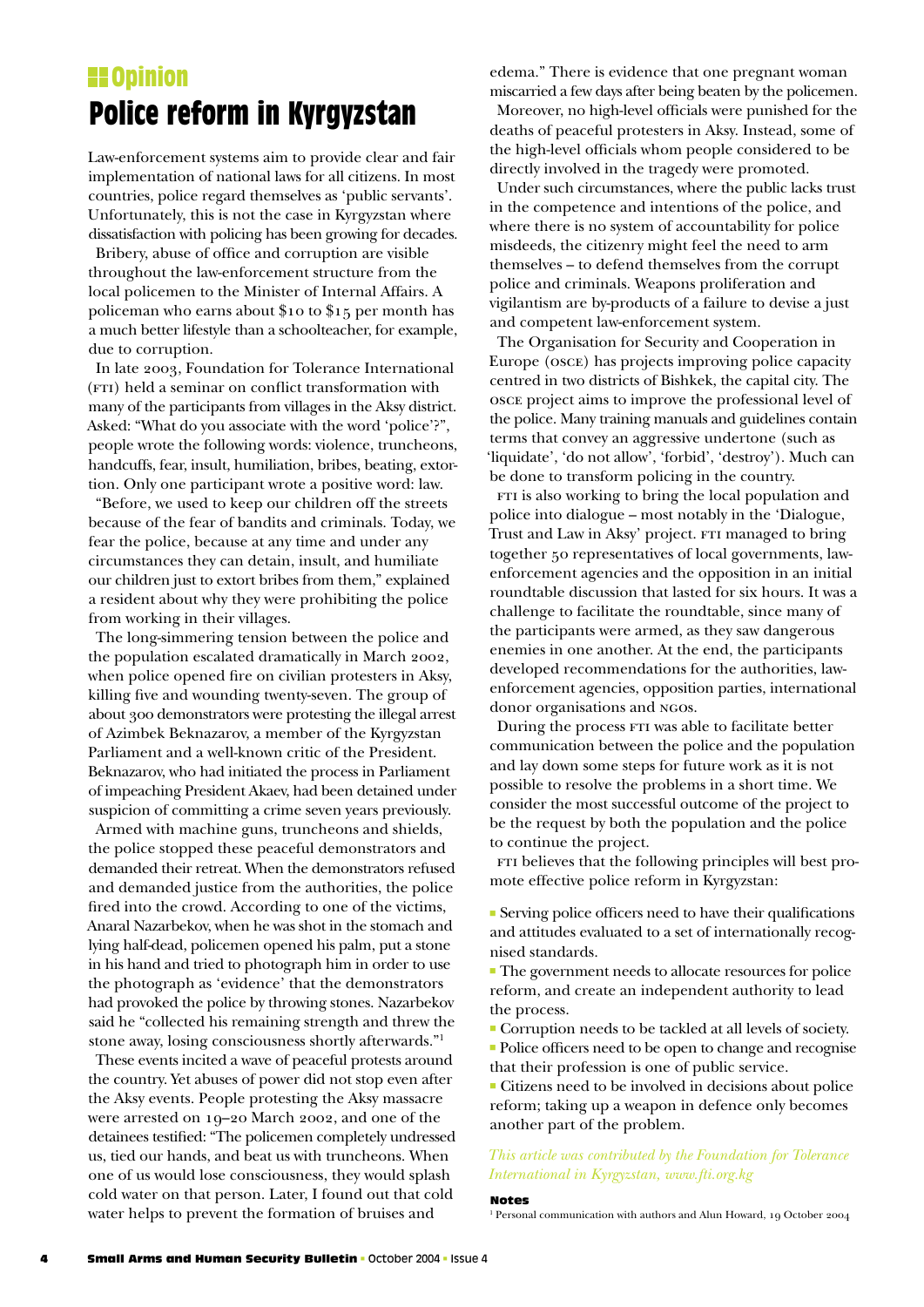# **H**opinion **Afghanistan: New approaches for weapons management**

A recent article in *Le Monde* claims, rather unfairly, that 'the [Afghan] government's disarmament programme has been a signal failure'.<sup>1</sup> Actually, the Afghan New Beginnings Project for disarmament, demobilisation and reintegration (DDR) has been surprisingly successful under extraordinarily difficult circumstances. Initiated in October 2003, the programme has demobilised and disarmed 20,000 combatants, about 30% of the number officially identified but probably only 10% of those who will one day need to be disarmed. In addition, the project has collected around 15,000 small arms and 2,780 heavy weapons.<sup>2</sup>

DDR efforts will ultimately fail unless the us-led coalition can establish security through the entire country. Peace remains elusive in part because Afghanistan is not a coherent nation-state; the country was created in the 1880s as a buffer between the British and Russian empires. Many Afghans feel closer to their ethnic or regional identity than to 'Afghanistan'. Warlords continue to rule the country and the central government is too weak to exert much influence in most regions.

 The allies' short-term interests in fighting the 'war on terror' have further strengthened the hands of the warlords – or at least failed to constrain them. Madeleine Albright and Robin Cook recently asserted that, "Afghanistan continues to stumble along, barely one level above that of a failed state. … The world should have given the warlords a choice: reform or retire. Instead, we put them on the payroll. us forces rely on local militias for assistance against the Taliban and Al Qaeda. This enhances the power of militia leaders, undermining the government's efforts to rein in organised military groups. And it validates the tradition of regional groups competing for money and power by 'rule of the gun'."3

 Even without these challenges, a gun-free society is no more feasible in Afghanistan than in the usa. Pashtun boys receive their first rifle at puberty, with which to defend their family honour. Some new form of weapons control must be found that fits the reality of Afghanistan.

 One new approach that might prove successful would be to decentralise weapons management. Under this scenario, each province would be given a new (or revamped) central armoury in which official and surrendered small arms and light weapons could be stored. Registration numbers of all weapons would be recorded and safe storage would be emphasised.

 Drawing upon the vital Afghan concept of honour, warlords might be persuaded to register most of their weapons to justify their title of 'commander' (or some additional enticement might be provided through investment in local development/reconstruction under their control.) Warlords might not surrender their larger weapons, but the act of registering them would create accountability and information-sharing. Afghan warlords may not give up power to the Defence Minister,

but they might accept an international and neutral authority to register weapons as, for example, the Irish Republican Army has done.

 For small arms and light weapons, registration might be delegated to the newly elected Community Development Councils (CDCs). Doing so would achieve two major goals at once: it would reinforce the central government's democratic governance strategy and utilise the influence of traditional community elders to challenge that of the 'commanders'. Community elders control the *qawm* or lineage-support group, without which no Afghan can survive. Strengthening the cocs and using them to register weapons would create a 'rule of law' that would counter the 'rule of the gun'. The *qawm* mechanism would be used to enforce the rule of law imposed by the cocs. Under this scenario, each Afghan adult might be allowed to own and register one gun. Any weapons beyond that must be handed to the CDC for registration and public destruction.

The DDR process has only one serious donor, the Japanese government, which provides \$35 million of the \$51 million committed (the UNDP is seeking supplementary funding of \$80 million which means donors have committed only 40% of the required budget). This is clearly an area where the international community can spread the load. Countries urgently need to commit funds to the task of weapons management, if they are serious about building peace.

 A major public awareness effort about disarmament is also needed. Afghanistan's small but growing civil society can help to shift attitudes and spread accurate information. An excellent opportunity exists to launch a national debate about disarmament strategies and laws, as well as promoting dialogue about the role of private militias and armed security companies. A commission of eminent persons could travel to each province for public discussions on laws to control militias and weapons, obligations and expectations. Such a public debate would help to share information and would change the political climate province by province.

 Disarmament is a political process. Disarmament technicians will always fail if the political leadership fails. A decentralised approach to weapons management could buy time during which the power of the warlords could be significantly weakened. Something needs to be done to replace the present chaos of a failed state, where international terrorism and local despotism thrive. In a country that lacks central government authority, a decentralised process of weapons management and the proposed national debate about warlords and militias have some chance of success, but only if there is also serious investment in lasting peace.

# *Robin-Edward Poulton is a senior research fellow at the United Nations Institute for Disarmament Research and an independent consultant. These are his personal views.*

#### Notes

1 Francoise Chipaux, *Guns still call the shots in Afghanistan*, Le Monde; in English in the Guardian Weekly, 1–7 October 2004, p. 21 <sup>2</sup> *Ibid*

3 Madeleine Albright and Robin Cook, *Unfinished Business*, International Herald Tribune, 4 October 2004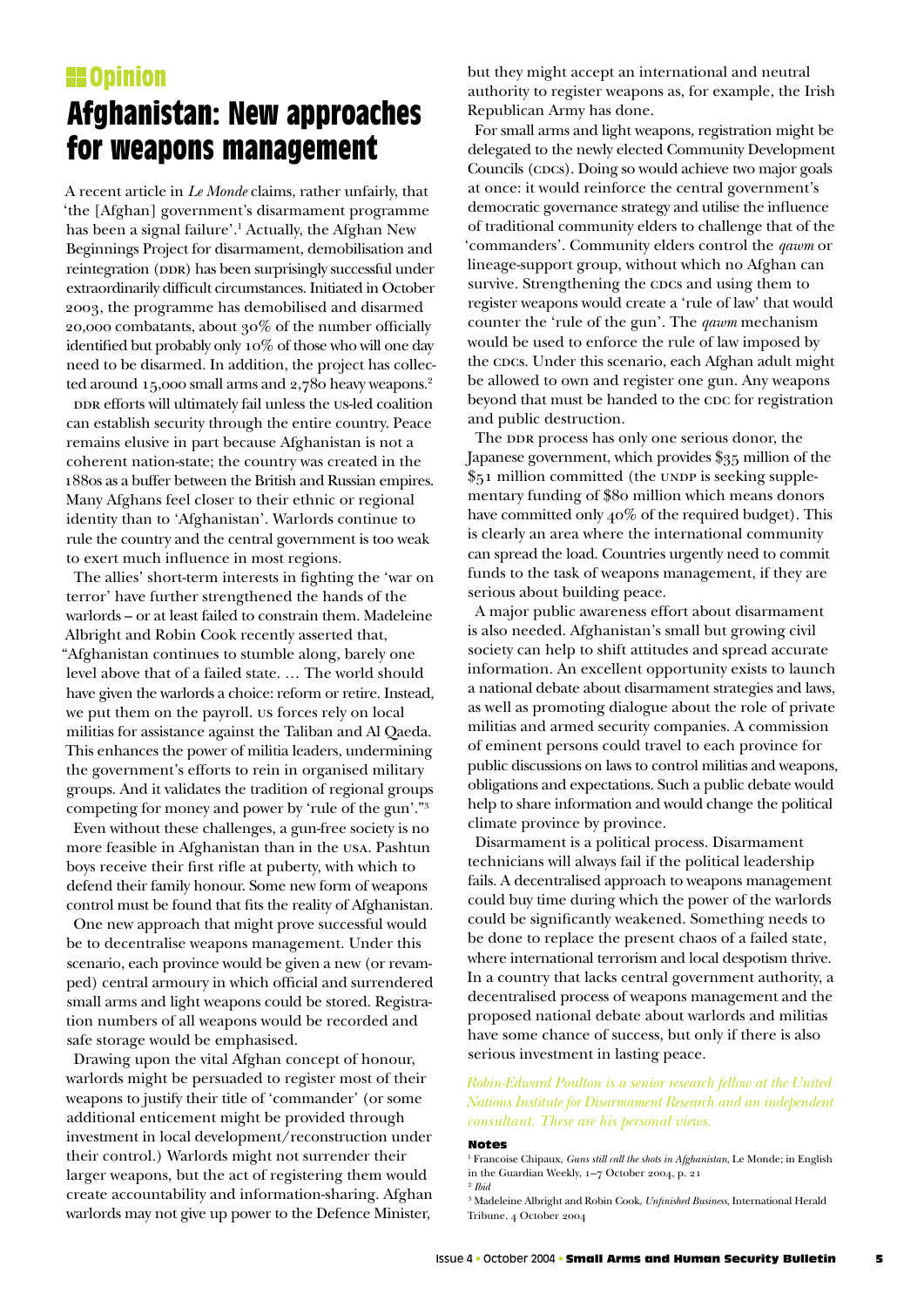# **IIII** In Their Own Words

# **How has the 'war on terror' affected the arms trade in Central Asia?**

# Barlybai Sadykov Kazakhstan Mission to the United Nations, Geneva

Kazakhstan's counter-terrorism campaign includes a set of steps to counteract the illegal trade in small arms. A new law on export controls provides for licensing rules, the control of small arms exports, and punishment for violations of the law. Kazakhstan was a co-author of the un General Assembly resolution on small arms, introduced by the osce countries in 2003. At the un regional conference held in the capital Almaty in March 2004, Kazakhstan proposed an initiative to form a regional mechanism of non-proliferation, the Central Asian *Code of Conduct for Strengthening the Control of the Illicit Trade in Small Arms*.

# **Michael Hall** Analyst in the Tajikistan office of the International Crisis Group

It is clear that the Tajik government has taken advantage of the 'war on terror' from time to time. You don't have anything like the absolutely grotesque violations of human rights that you see in Uzbekistan, though the measures used to combat 'extremism' are still pretty brutal. A situation where large parts of the population feel disenfranchised and frustrated, combined with large quantities of weapons, can lead to very serious trouble down the line. It seems like war-weariness is keeping the lid on things for now – people still remember the civil war all too well, but I doubt that's going to last forever.

# Dr. Marie-Carin von Gumppenberg

Political Officer at the OSCE Centre, Tashkent As a result of the events of 11 September 2001, the osce has increased its work on improving border controls in Central Asia. The osce Centre in Tashkent has held five training programmes in border management for custom officials and border guards. The main objective is to enhance the capacity of border guards and customs officials to search, trace and seize guns illegally trafficked between Uzbekistan and neighbouring countries. The ultimate aim is to reduce the destabilising accumulation and uncontrolled spread of these weapons in the Central Asian region.

#### Khalil Nasri Afghanistan Mission to the United Nations, Geneva

Since the fall of the Taliban, there are more than 200,000 ex-combatants who need to be disarmed. Up until now, they have relied on their guns to survive. The international community needs to support the DDR process by



policemen drag away an opposition protester k, 16 November 2002. Demonstrators were ing punishment of government officials guilty re civilian deaths in March that year.

assisting in the creation of sustainable employment opportunities for demobilising troops. One way to achieve this is the rehabilitation of industrial facilities and the revival of long-dormant agricultural projects such as cotton production and forestry. With careful planning and focussed investment, structured environments can be created that minimise the risk of return to the gun.

## Allison Gill Researcher in the Uzbekistan office of Human Rights Watch

Uzbekistan is an example of the war on terror gone wrong. The government has used recent political violence in Uzbekistan to justify a renewed crackdown against peaceful religious Muslim dissidents. Government officials justify the criminal prosecution of suspected Islamic 'extremists' by referring to the need to prevent terrorism, even though those prosecuted are not accused of committing any violent act or conspiring to commit such acts. The government has arbitrarily detained hundreds of Muslims and used torture and other illegal methods to coerce evidence used in unfair trials. Under international law, all governments are obliged to protect the rights of the accused and respect the rule of law. Governments cannot limit certain fundamental rights even in times of emergency or because of national security concerns.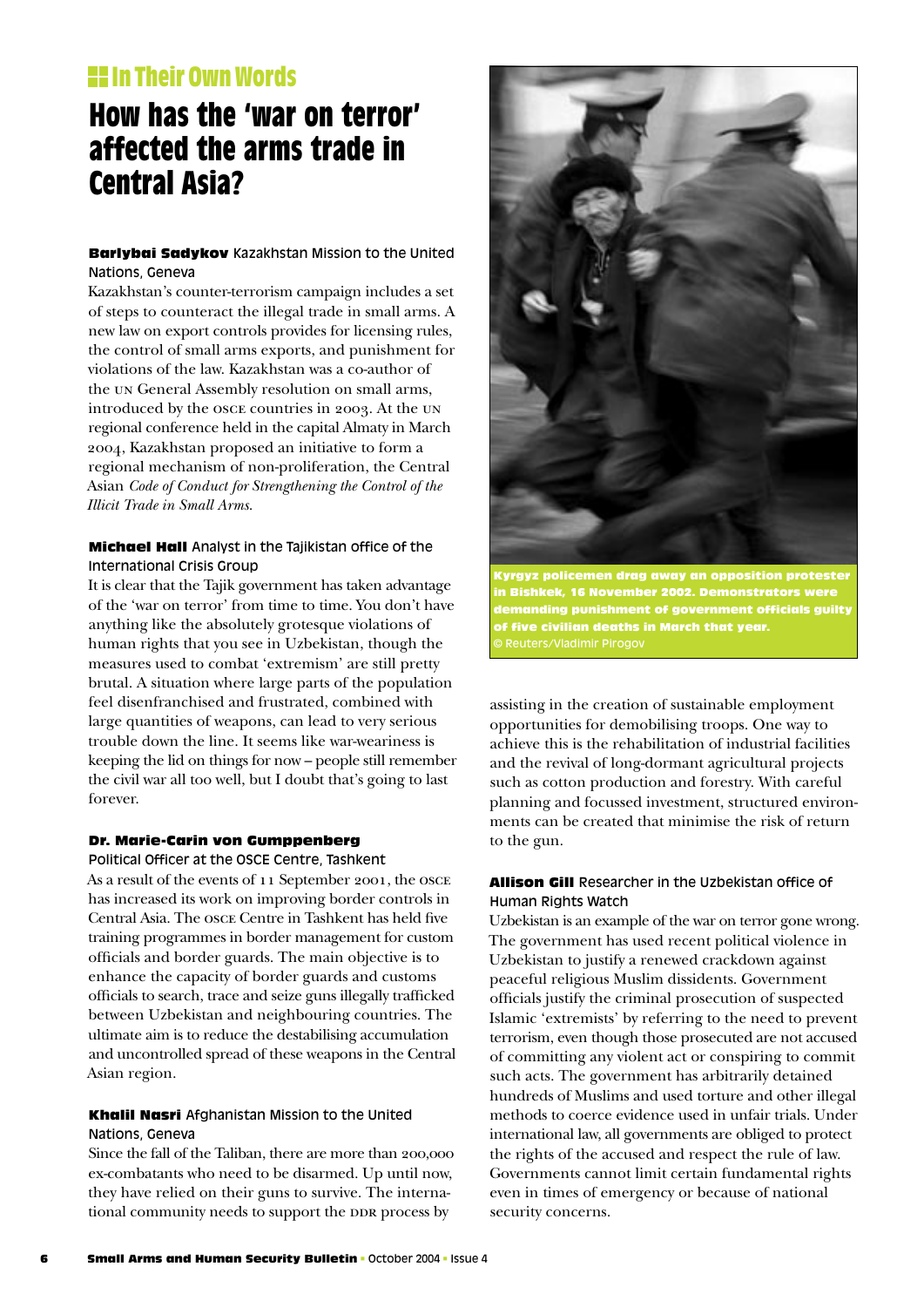# **HE News in Brief**

#### Gun firms pay out over US snipers, but Congress lets loose assault guns

Four days after the victims of the sniper shootings that terrorised Washington DC two years ago settled a lawsuit for damages, the us Congress and President George W. Bush failed to renew the 1994 federal ban on assault weapons. 'Bull's Eye Shooter Supply', where the rifle used in the shootings was stolen from agreed to pay usp 2 million to the families of victims who successfully proved that the firm's lax security lead to the gun's theft. 'Bushmaster Firearms', who made the gun, agreed to pay usp 0.5 million making this the first time a gun manufacturer in the United States has agreed to pay damages "for negligence leading to the criminal use of a gun," said the victims' lawyer, Dennis Henigan. Given this, its seems additionally regrettable that the us Congress would then chose to lift a ban on the manufacture and distribution of 19 models of military-style assault weapons and weapons with certain features designed for military use. Sources: www.iansa.org, Washington Post, 10 September 2004

## Taylor loyalist recruits Liberians to fight in Guinea

Tragen Wantee, a comrade-in-arms of former Liberian President Charles Taylor, has been recruiting former members of Taylor's armed forces for the past two months in order to launch an insurrection in neighbouring Guinea, former combatants in the frontier town of Ganta have said. The reports of clandestine recruitment have surfaced at a time when many former combatants are complaining that un peacekeepers are refusing to register them for DDR because they have no weapon to hand in. The United Nations estimated last year that Liberia's three factions together had about 38,000 combatants who were likely to come forward for disarmament. However, more than 72,000 have been registered so far. Fewer than one in three reporting for DDR have handed in a gun highlighting the need for flexible entry requirements to accommodate the reality of the many boys, girls and women who became combatants and who need to be a part of the DDR programme.

Source: IRIN News, 22 September 2004

#### 'Brandon's Arms' update

Brandon Maxfield, the us teenager failed in his brave bid to buy the gun company responsible for producing the faulty weapon that led to his paralysis ten years ago. Brandon wanted to shut down Bryco Arms, one of America's leading makers of the inexpensive guns known as 'Saturday night specials'. In 2003 a California judge ruled that Bryco deliberately designed the gun so that it could not be unloaded unless its safety trigger was *switched off*. Maxfield was awarded usp 50.9 million in compensation and instead of paying Maxfield, Bryco Arms declared bankruptcy. Brandon had hoped to buy the 'bankrupt' company and destroy its stock of over 75,000 partly assembled guns.

Source: Associated Press, 12 August 2004. See also www.brandonsarms.org

## New publication from the Centre: "Putting guns in their place: A resource pack for two years of action by humanitarian agencies"

In October, the Centre launched a new publication, described by Jan Egeland, the head of the UN Office



for the Coordination of Humanitarian Affairs, as "a real resource for turning words into action." The Centre developed this publication specifically to provide humanitarian agencies with an accessible guide for tackling this issue as we believe that this community can be particularly instrumental in shaping the agenda for action in the coming years. '*Putting guns in their place*' is available in English, French and Spanish, and provides an overview of areas for action related to the impacts of weapons misuse – public health, forced displacement, protection of children, gender rights, taking weapons out of circulation and the safety of relief workers – including questions to include in project design or evaluation. An introduction to the un Programme of Action on small arms and existing processes and instruments regulating weapons transfers is also offered. Hard copies can be mailed to you upon request, simply e-mail us and let us know.

# **Tip of the Hat**



Congratulations to the combined efforts of Brazilian NGOs Viva Rio and Sou de Paz, the Brazilian Ministry of Justice and the Federal Police, thanks to which thousands of Brazilians have handed in some 172,000 weapons and counting!

 Since the 15th of July, a weapons buy back has been underway as part of the nations sweeping new guns laws. Already, way above the target of 80,000 weapons by the end of December, the process is provoking nation-wide media coverage and debate. In October 2005, Brazilians will speak their minds in a referendum to gauge public opinion about whether to ban gun sales to civilians. In a country where 36,000 people a year lose their lives due to gun violence, we applaud such a bold and promising initiative. The campaign was recently awarded a UNESCO prize for its efforts.